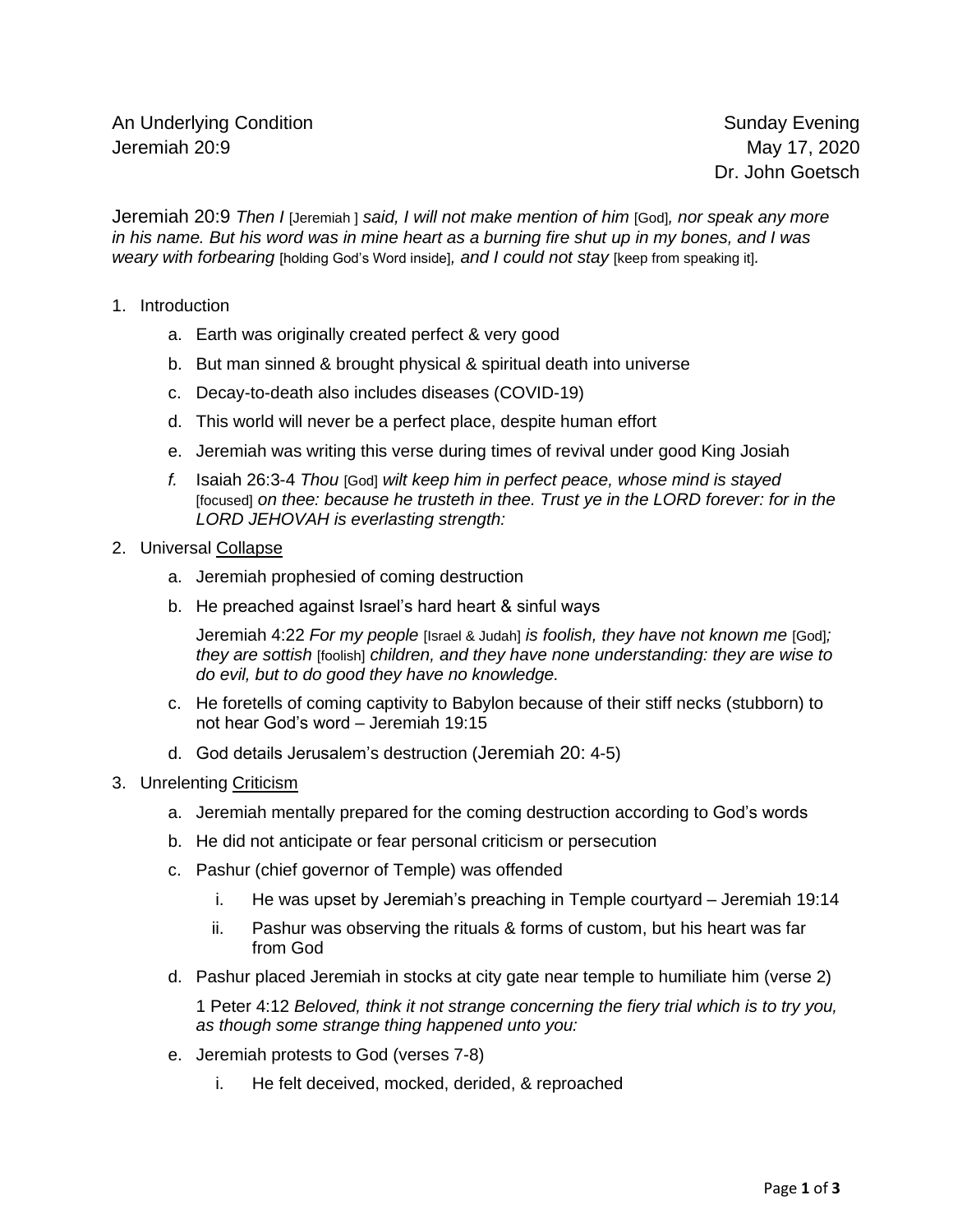ii. He received personal non-stop criticism

2 Timothy 3:12 *Yea, and all that will live godly in Christ Jesus shall suffer persecution.*

f. Jeremiah suffers persecution serving as example for all of us

James 5:10 *Take* [for example]*, my brethren, the prophets, who have spoken in the name of the Lord, for an example of suffering affliction, and of patience.*

- 4. Underlying Condition
	- a. Jeremiah tries to stay silent, but he could not stop speaking
	- b. He must prophecy; he could not hold it back
	- c. Other examples of attempts to stop God's words
		- i. Jesus death & burial
			- Jesus was put to death in attempt to silence his criticism of religious leaders (like Pashur)
			- Placed in tomb guarded by Roman soldiers
			- But unseen inside rock walls He came alive from the dead
		- ii. Apostles commanded to stop preaching in Jesus' name, but they obeyed God instead
			- Acts 4:19-20 *But Peter and John answered and said unto them* [religious leaders]*, Whether it be right in the sight of God to hearken*  [listen] *unto you more than unto God, judge ye* [decide for yourselves]*. For we cannot but speak the things which we have seen and heard.*
			- Acts 5:29 *Then Peter and the other apostles answered and said, We ought to obey God rather than men.*
	- d. God's Word compared to flame of fire
		- i. Children of Israel saw God's glory as a devouring fire

Exodus 24:17 *And the sight of the glory of the LORD was like devouring fire on the top of the mount* [Sinai] *in the eyes of the children of Israel.*

ii. Moses described God Himself as a consuming fire

Deuteronomy 4:24 *For the LORD thy God is a consuming fire, even a jealous God.*

iii. David described his heart as hot like fire burning before he spoke God's words

Psalm 39:3 *My heart was hot within me, while I was musing* [meditating on God's words] *the fire burned: then spake I with my tongue,*

iv. Jeremiah again spoke of God's Word as a fire & like a hammer

Jeremiah 23:29 *Is not my [God] word like as a fire? saith the LORD; and like a hammer that breaketh the rock in pieces?*